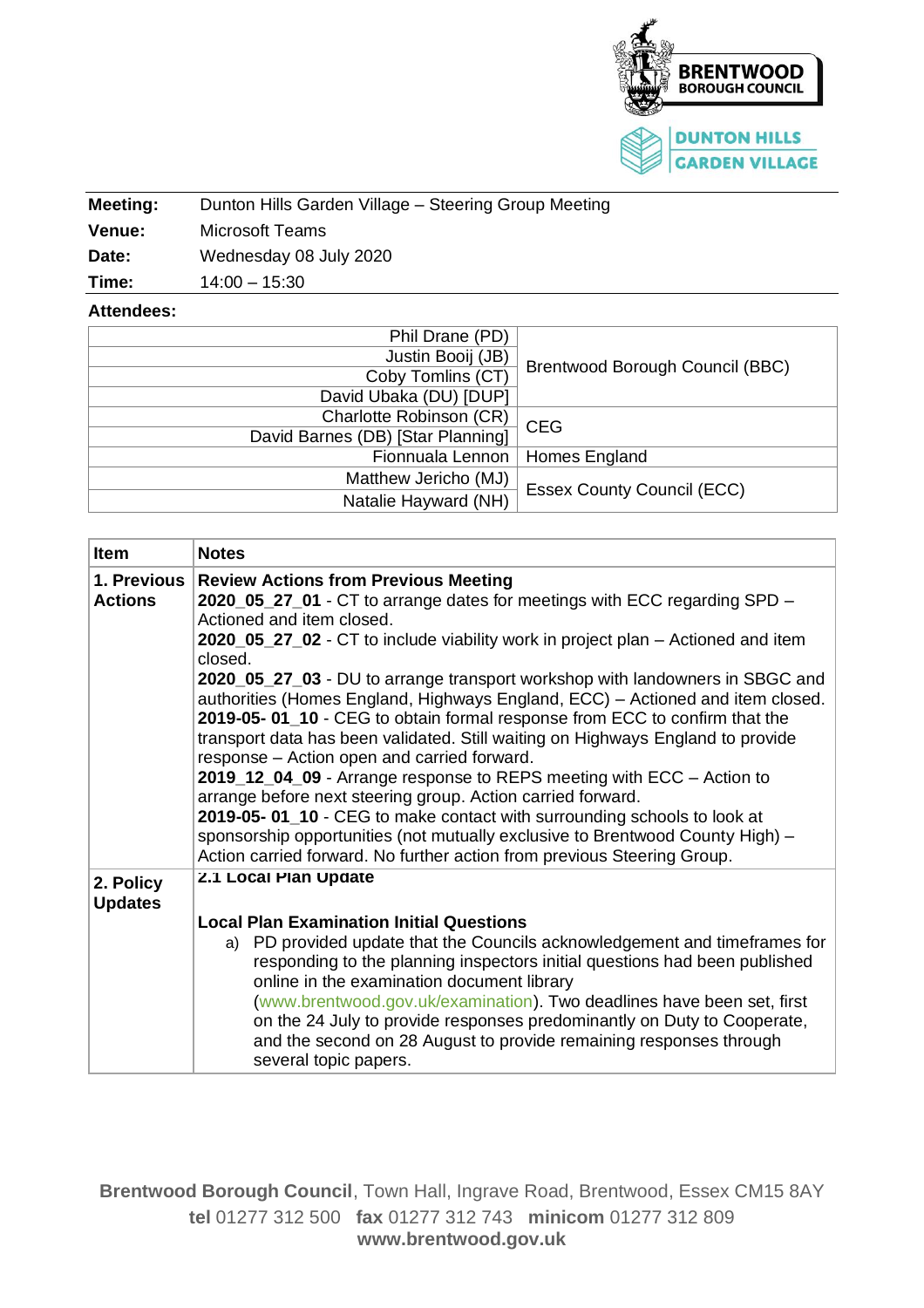|            | b) In relation to DHGV, the Council is preparing a specific topic paper. Much of<br>the information is interlinked with other evidence and papers to be provided<br>such as spatial strategy, sustainability appraisal, Green Belt and Housing.<br>c) The draft topic paper had been shared prior to receipt of the initial questions<br>with partners through ASELA discussions on cross boundary impacts of<br>growth (including ECC). Some comments had been received from Thurrock<br>Council that will be addressed in the updating of the paper before it is<br>published. The structure/order of the paper will be updated to clearly<br>respond to the inspector's initial questions.<br>d) Update provided on Council resources and the addition of two new people<br>to help the team in the short-term.                                                                                                                                                                                                                              |
|------------|-------------------------------------------------------------------------------------------------------------------------------------------------------------------------------------------------------------------------------------------------------------------------------------------------------------------------------------------------------------------------------------------------------------------------------------------------------------------------------------------------------------------------------------------------------------------------------------------------------------------------------------------------------------------------------------------------------------------------------------------------------------------------------------------------------------------------------------------------------------------------------------------------------------------------------------------------------------------------------------------------------------------------------------------------|
| <b>IDP</b> |                                                                                                                                                                                                                                                                                                                                                                                                                                                                                                                                                                                                                                                                                                                                                                                                                                                                                                                                                                                                                                                 |
|            | a) PD provided update regarding the Infrastructure Delivery Plan (IDP).<br>Reminded that this is a live document. Most chapters have had outstanding<br>issues resolved with ECC. Work is ongoing to update the transport chapter<br>alongside the Local Plan Transport Assessment. It was noted that meetings<br>with ECC officers and members are taking place on a monthly basis.<br>b) Timing of IDP completion was questioned by DB in relation to needing costs<br>from IDP in order to update DHGV viability. PD noted that the update<br>version will be published for Inspector by 28 August and as part of<br>collaborative working the Council would share information ahead of that<br>wherever possible.<br>Representations and Statements of Common Ground<br>a) PD noted that the draft SoCG template with ECC is being prepared and took<br>an action to share this as soon as possible.<br>b) PD provided update that the team are aiming to have draft SoCGs, including<br>landowners and site promoters, drafted by 24 July. |
|            | c) Noted that CEG have signed MoU with all landowners on DHGV site.<br>d) Discussion about timeframes for timing of Basildon Local Plan Examination<br>in Public.                                                                                                                                                                                                                                                                                                                                                                                                                                                                                                                                                                                                                                                                                                                                                                                                                                                                               |
|            | 2.2 SPD / Co-Design                                                                                                                                                                                                                                                                                                                                                                                                                                                                                                                                                                                                                                                                                                                                                                                                                                                                                                                                                                                                                             |
|            | a) CT provided update that consultation co-design will launch for DHGV SPD<br>on 17 July asking for community input that will help to draft the DHGV<br>design SPD. Activities include:<br>Youth programme<br>Surveys<br>$\bullet$<br>Live event<br>$\bullet$<br>Website pinboard<br>$\bullet$<br>Dedicated website<br>$\bullet$<br>Communications and media avenues (newspaper, social media,                                                                                                                                                                                                                                                                                                                                                                                                                                                                                                                                                                                                                                                  |
|            | radio)                                                                                                                                                                                                                                                                                                                                                                                                                                                                                                                                                                                                                                                                                                                                                                                                                                                                                                                                                                                                                                          |
|            | b) CT noted that BBC are still on track to consult on the draft SPD in Autumn<br>2020 and finalise by the end of the year.                                                                                                                                                                                                                                                                                                                                                                                                                                                                                                                                                                                                                                                                                                                                                                                                                                                                                                                      |
|            | 2.3 Transport                                                                                                                                                                                                                                                                                                                                                                                                                                                                                                                                                                                                                                                                                                                                                                                                                                                                                                                                                                                                                                   |
|            |                                                                                                                                                                                                                                                                                                                                                                                                                                                                                                                                                                                                                                                                                                                                                                                                                                                                                                                                                                                                                                                 |
|            | <b>Local Plan Transport</b>                                                                                                                                                                                                                                                                                                                                                                                                                                                                                                                                                                                                                                                                                                                                                                                                                                                                                                                                                                                                                     |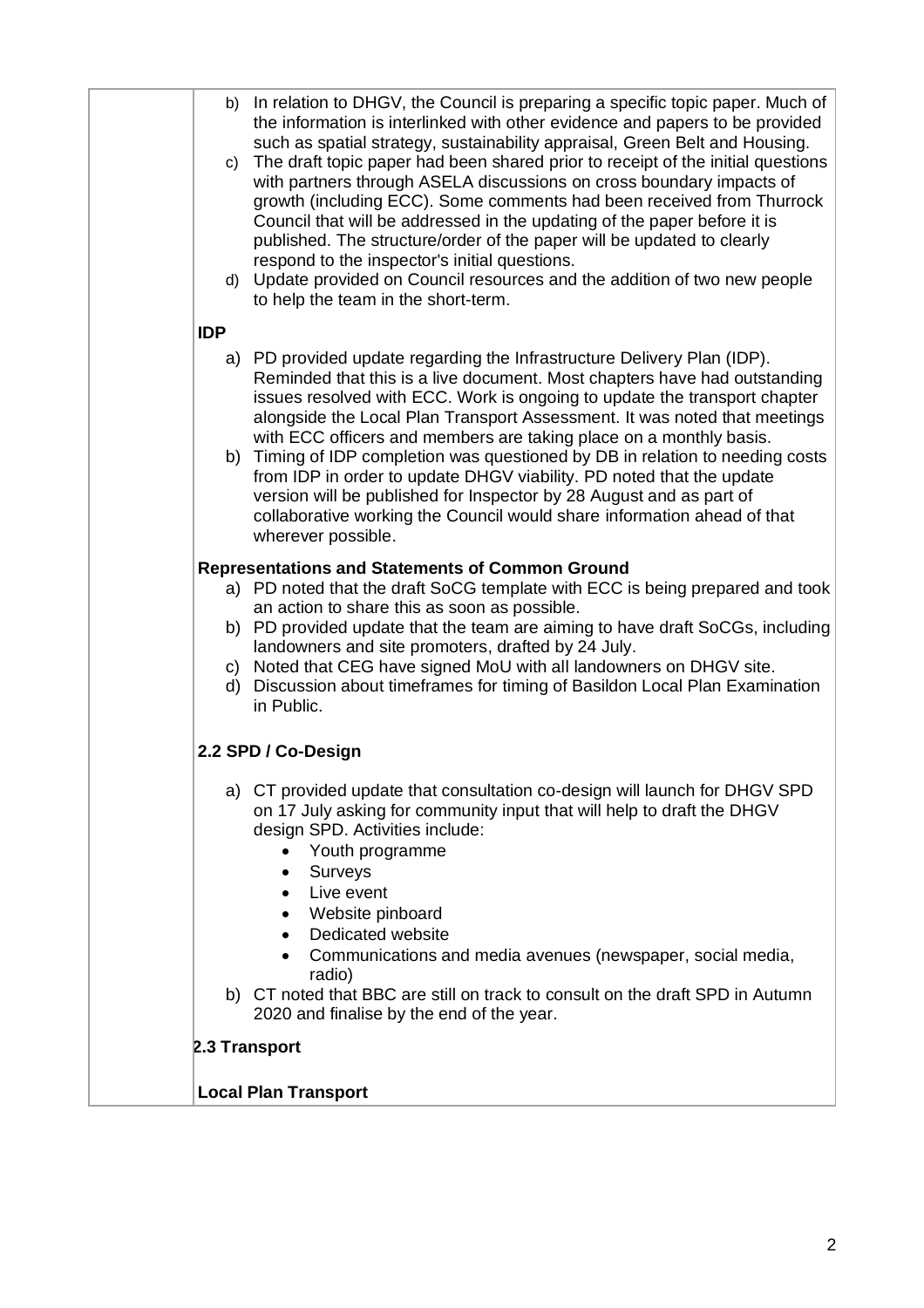|                             | a) DU updated on the Local Plan Transport Assessment, which is progressing<br>with BBC and Stantec BBC working with ECC and Highways England to<br>provide added clarity on how the transport model was created through an<br>additional paper.<br>b) Continuing to progress with M25 J29 mitigation options. The Lower Thames<br>Crossing model has been shared with Stantec. Currently confirming that<br>Stantec has up to date information for M25 J28.                                                                                                                                                                                                                                                                       |  |  |  |
|-----------------------------|-----------------------------------------------------------------------------------------------------------------------------------------------------------------------------------------------------------------------------------------------------------------------------------------------------------------------------------------------------------------------------------------------------------------------------------------------------------------------------------------------------------------------------------------------------------------------------------------------------------------------------------------------------------------------------------------------------------------------------------|--|--|--|
|                             | <b>South Brentwood Growth Corridor</b>                                                                                                                                                                                                                                                                                                                                                                                                                                                                                                                                                                                                                                                                                            |  |  |  |
|                             | a) Noted that B186 / M25 J29 solution is being commissioned. Following initial<br>work, a discussion with ECC / Highways England will be required.                                                                                                                                                                                                                                                                                                                                                                                                                                                                                                                                                                                |  |  |  |
|                             | <b>c2c MoU</b>                                                                                                                                                                                                                                                                                                                                                                                                                                                                                                                                                                                                                                                                                                                    |  |  |  |
|                             | a) Priority is the Local Plan examination, however the MoU is being drafted<br>and will need to be signed by ECC as the statutory Highways Authority.<br>BBC will check MoU contents with internal legal team and then send to<br>partners.                                                                                                                                                                                                                                                                                                                                                                                                                                                                                       |  |  |  |
|                             | <b>CEG DHGV Transport</b>                                                                                                                                                                                                                                                                                                                                                                                                                                                                                                                                                                                                                                                                                                         |  |  |  |
|                             | a) DB provided update that Vectos and Aecom (Highways England consultant)<br>are in discussion regarding validation of paramics model.                                                                                                                                                                                                                                                                                                                                                                                                                                                                                                                                                                                            |  |  |  |
|                             | b) DB noted that CEG is awaiting comments on the mobility plan submitted to<br>ECC. NH took an action to follow up internally.                                                                                                                                                                                                                                                                                                                                                                                                                                                                                                                                                                                                    |  |  |  |
| 3. Delivery                 | 3.1 DHGV School update                                                                                                                                                                                                                                                                                                                                                                                                                                                                                                                                                                                                                                                                                                            |  |  |  |
| <b>Phase</b>                | a) CT noted that following additional SPD co-design meetings with ECC, an<br>action was taken to cross check data needed for school locations.<br>b) CR noted that CEG need to look at all the factors about school locations to<br>factor in viability. PD noted that if there are viability concerns, now is the<br>time to raise it so discussions can be had with Homes England if needed<br>about funding options.<br>c) CEG noted that they feel necessary data has already been provided for this<br>stage.<br>d) NH explained specifics of data requirements needs to be confirmed by<br><b>Blaise Gammie at ECC.</b><br>e) NH took an action confirm data requirements for planning application and<br>masterplan stage. |  |  |  |
|                             | 3.2 BBC - Overview of recent events<br>a) Recent meetings have taken place with ECC ahead of co-design (transport<br>on 15 June; and education/employment/general on 17 June).<br>b) Project update meeting held with Homes England (25 June).<br>c) Update meeting held with West Horndon Parish Council (29 June). Action to<br>send draft SoCG.<br>3.3 BBC - Overview of upcoming events                                                                                                                                                                                                                                                                                                                                       |  |  |  |
|                             | a) General project update provided and CT noted upcoming co-design events,<br>SPD consultation, and Local Plan dates.                                                                                                                                                                                                                                                                                                                                                                                                                                                                                                                                                                                                             |  |  |  |
| 4. General                  | 4.1 Development Management - General Update                                                                                                                                                                                                                                                                                                                                                                                                                                                                                                                                                                                                                                                                                       |  |  |  |
| Programme<br><b>Updates</b> | a) Noted that resources are currently focussed on the Local Plan examination.                                                                                                                                                                                                                                                                                                                                                                                                                                                                                                                                                                                                                                                     |  |  |  |